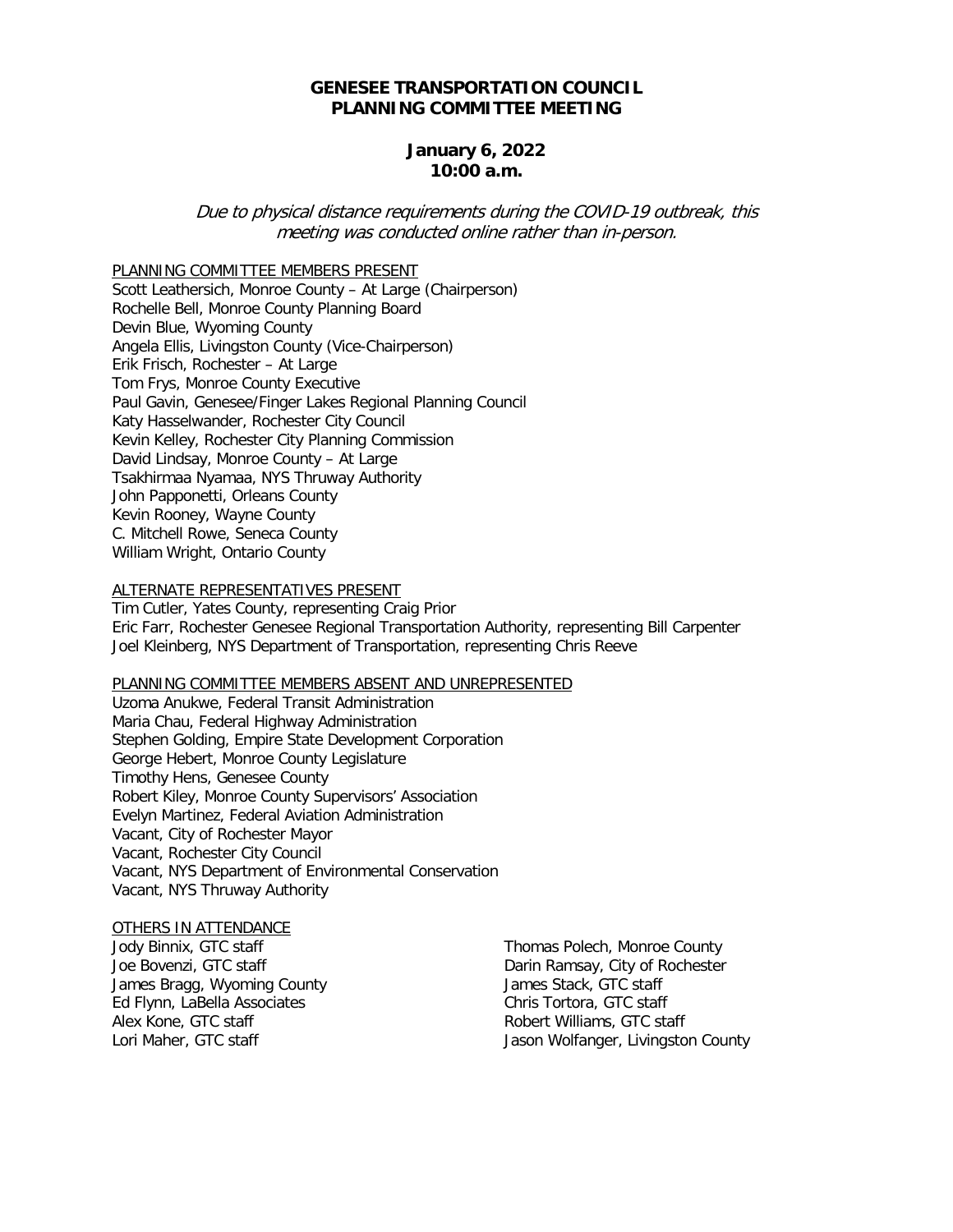# **1. Call to Order & Introductions**

Scott Leathersich, Planning Committee Chairperson, called the meeting to order at 10:01 a.m. Alex Kone conducted a roll call of Committee members and alternates. The names of other attendees were captured from meeting login information.

#### **2. Public Forum**

Nobody from the public spoke during the Public Forum.

# **3. Approval of Minutes**

**Bill Wright moved to approve the minutes from the November 18, 2021 Planning Committee meeting; Joel Kleinberg seconded the motion. The motion passed unopposed.**

#### **4. Announcements and Old Business**

James Stack announced that staff are coordinating with various member agencies to update the list of Planning Committee members and alternates due to newly elected officials being sworn into office a few days ago and reorganizing their representatives. I expect to offer specific names at the February meeting.

#### **5. Action Items**

# **a) Unified Planning Work Program (UPWP)**

# 1. Approve the **Draft** FY 2022-2023 Unified Planning Work Program **for Public Review**

Jody Binnix reported that the UPWP is the program of federally-funded transportation planning activities to be undertaken by GTC staff, its member agencies, and other jurisdictions in the nine-county Genesee-Finger Lakes Region. The Fiscal Year 2022-2023 UPWP will support planning activities for the period beginning April 1, 2022 and ending March 31, 2023. Projects included in the current UPWP that are not complete as of March 31, 2022 will be rolled over into the FY 2022-2023 UPWP.

She noted that GTC staff solicited UPWP proposals on September 10. The deadline for applications was October 15. Once again, staff emphasized that the UPWP supports planning partnerships between GTC and local communities. GTC staff worked with the UPWP Development Committee, or UDC, consisting of representatives of the member agencies in the Metropolitan Planning Area, to prioritize project proposals.

During the UPWP development process the Infrastructure Investment and Jobs Act or IIJA was signed into law. More recently, our partners at USDOT are referring to the IIJA as the Bipartisan Infrastructure Law or BIL. Therefore, GTC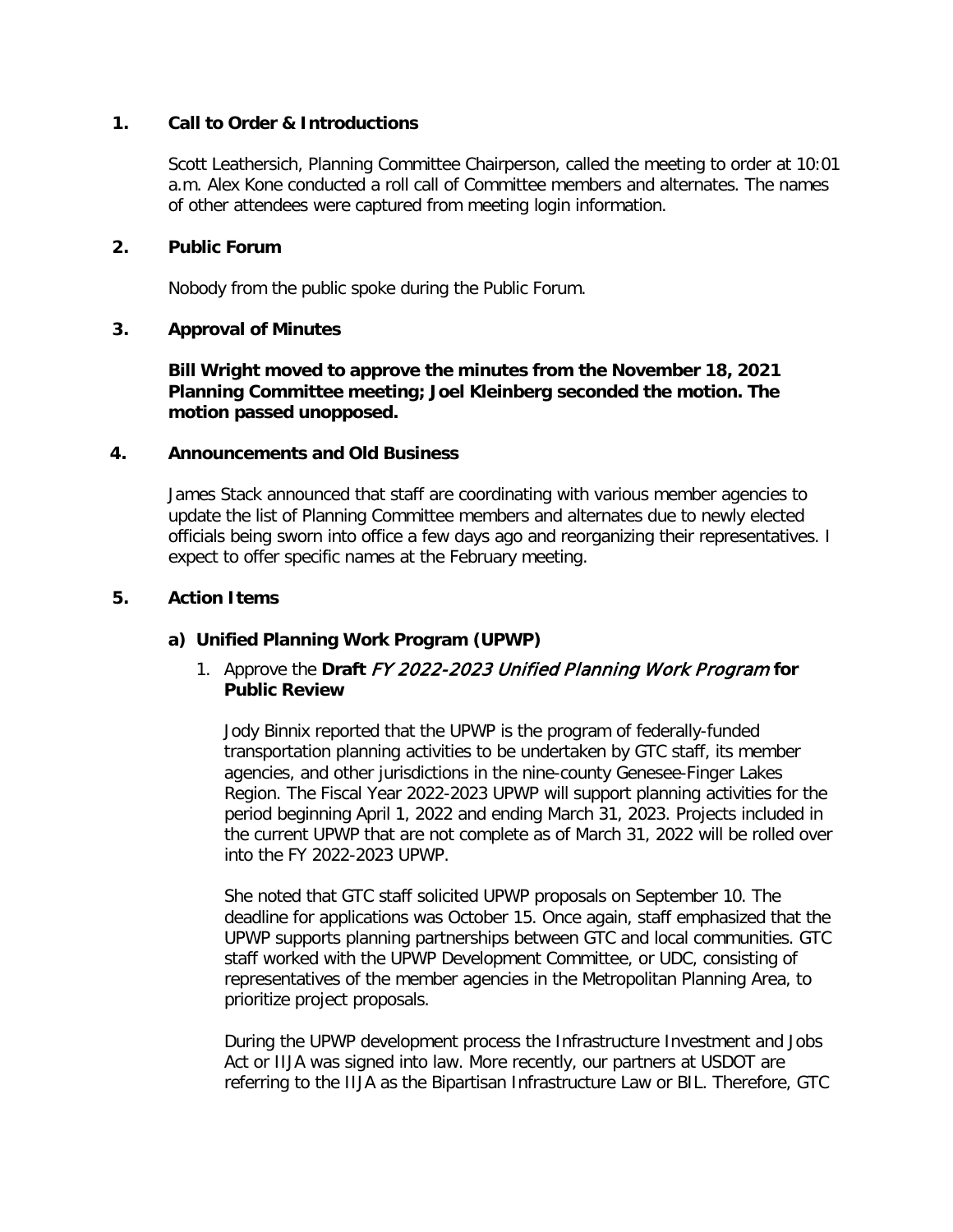staff will be updating the Draft UPWP, during the public review period, to reflect this change.

Jody noted that GTC received 16 applications requesting just under \$1 million dollars in funding. In the absence of funding estimates prior to the BIL coming into effect, GTC staff used flat line projections from last year. Initially, about \$750,000 was available for new projects. On November 16, GTC received the UPWP Call Letter from NYSDOT Main Office, which took into account a significant increase in FHWA metropolitan planning funds as a result of the BIL. This increased the amount of funds that GTC is able to program in the new UPWP by about \$546,000. The BIL also presents new requirements and opportunities. GTC staff worked with the UDC to identify three additional tasks that were not initially proposed.

Jody provided an overview of each new task incorporated into the UPWP as related to the BIL:

- 1. Infrastructure Investment and Jobs Act (IIJA) Implementation Program Reserve - This task will allow GTC to proactively respond to the IIJA rulemaking as it rolls out without having to wait for the next UPWP to take effect in April of 2023.
- 2. Genesee-Finger Lakes Regional Resiliency Plan BIL establishes the Promoting Resilient Operations for Transformative, Efficient, and Costsaving Transportation or the PROTECT program to implement resiliency related projects. If an MPO develops a resiliency plan with prioritized improvements, the federal share will rise from 80 percent to 87 percent. And, if the plan in tied into the Long Range Transportation Plan, the federal share increases to 90 percent.
- 3. Complete Streets Program BIL requires MPOs to spend at least 2.5 percent of FHWA metropolitan planning funds on Complete Streets activities. A separate, dedicated task allows GTC flexibility to respond to this new requirement.

The UDC met in November and December. The efforts of the UDC resulted in a Project List for public review. For the second year in a row, GTC staff is offering staff technical assistance to a community to address project needs in lieu of a full planning study. This has resulted in the creation of a new UPWP Task 5301.

Jody reported that, pending committee approval the draft UPWP, a 30-day public review will commence on Monday, January 10 and end on Tuesday, February 8. GTC will be conducting the public review process virtually. Comments received will be shared with the committee for consideration at the February 10 meeting.

The GTC Board is expected to adopt the UPWP at its February 24 meeting so it can be transmitted to NYSDOT-Main Office, the FHWA, and the FTA ahead of the March 1 deadline. The UPWP will go into effect on April 1, 2022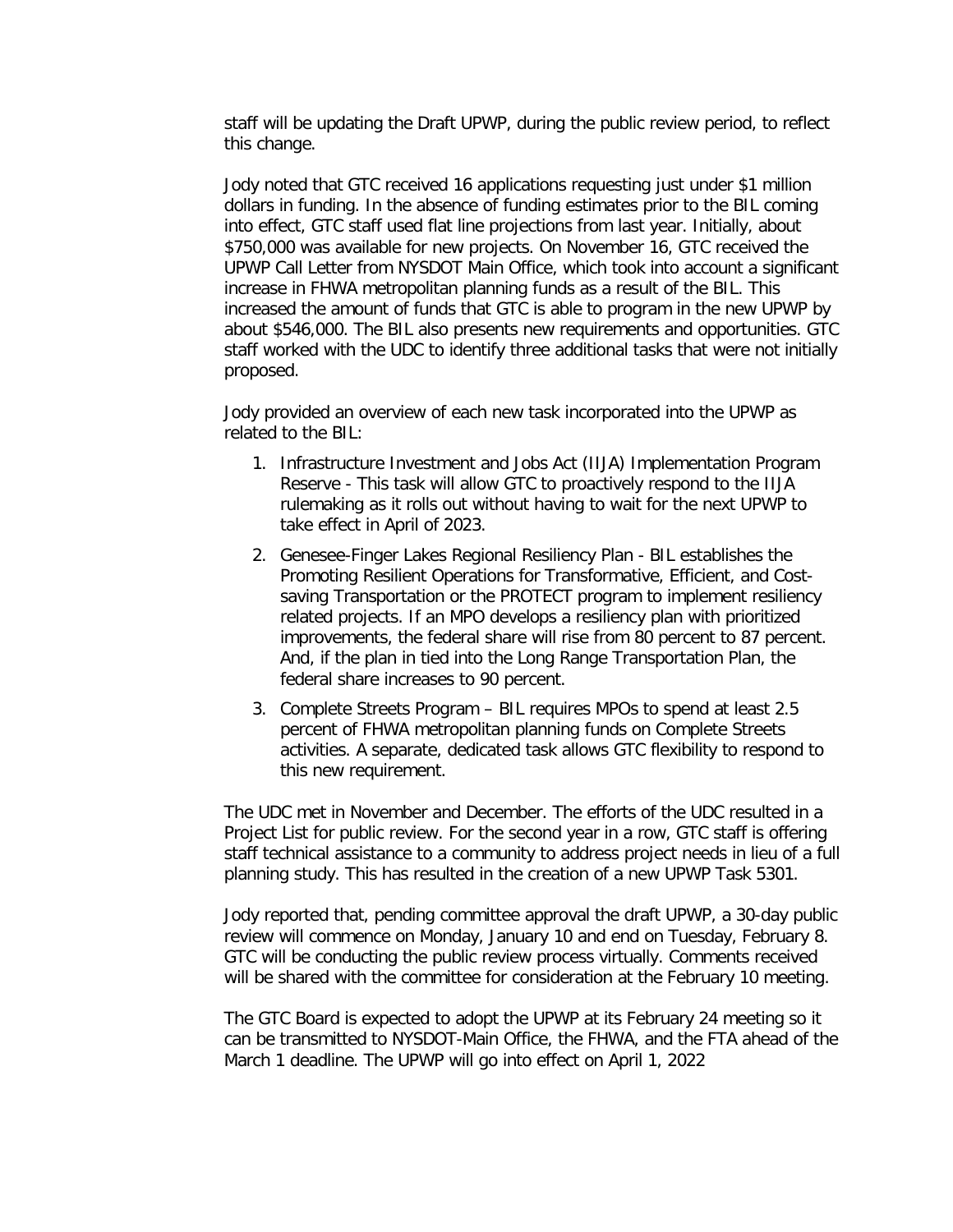**Joel Kleinberg moved to approve the Draft** FY 2022-2023 Unified Planning Work Program **for Public Review; Tom Frys seconded the motion. The motion passed unopposed.**

- 2. Recommendation to the GTC Board concerning **accepting reports as evidence of UPWP Tasks**
	- a. **Village of Waterloo Circulation, Accessibility, and Parking Study**  (UPWP Task 6815) / Proposed Council Resolution 22-2

Ed Flynn of LaBella Associates presented an overview of Village of Waterloo Circulation, Accessibility, and Parking Study. The purpose of the project was to advance infrastructure improvements in the downtown and the Canal areas to address some of those infrastructure gaps, especially for pedestrians and bicycles.

Based on the community input and assessment of existing conditions, four areas of recommendations were developed. The first was to retrofit US 20 into a Complete Street, including enhanced bike lanes and a landscaped median. The second involved the redesign of downtown parking lots to improve circulation and increase capacity. The third was to convert an abandoned bridge over the Erie Canal into a bicycle and pedestrian-only facility, as well as provide additional amenities on Oak Island. The fourth was to widen the sidewalks on Route 96 from 4 to 13 feet for the proposed connection with the Seneca-Cayuga Outlet Trail to US 20. The fourth included Safe Routes to School Improvements at both the Intermediate and High Schools.

Tom Frys asked about who owns and maintains abandoned bridge. Ed Flynn noted that the Village owns the bridge. He added that the NY Power Authority has been developing plans for that facility and these and will be included in the appendix.

Mitch Rowe expressed his appreciation for the study and noted the connections with the recently completed the Seneca-Cayuga Outlet Trail Phase 2 study.

b. **West Main Street Multimodal Transportation and Placemaking Study** (UPWP Task 6816) / Proposed Council Resolution 22-3

Darin Ramsay of the City of Rochester presented an overview of West Main Street Multimodal Transportation and Placemaking Study. The purpose of the project was to create a multi-modal transportation plan for the West Main Street corridor between Broad Street and the Bulls Head Brownfield Opportunity Area. The study included a robust community engagement process with all the residents of the neighborhood and other interested organizations. There was a strong support for reducing the number of through lanes, increasing safety for cyclists and pedestrians, maintaining the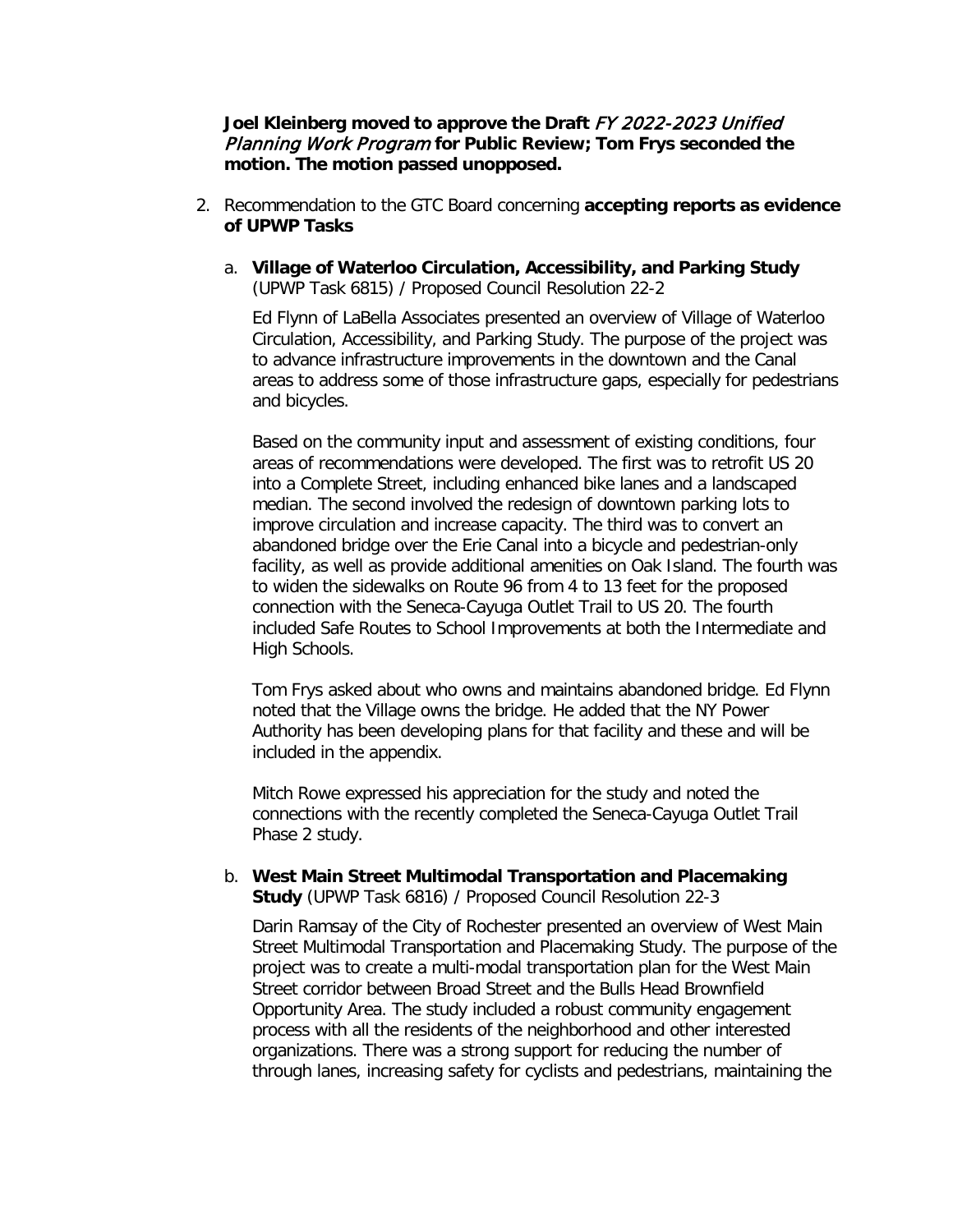parking, and improving the business district. Suggestions for reducing crime through improved placemaking strategies were considered as well.

The long-term vision includes a three-lane cross section with the cycle tracks at sidewalk level and on-street parking. New bus stops are established and bus only lanes are planned to facilitate turn movements at the intersection with Genesee Street.

A near-term implementation, through a preventive maintenance treatment, will attempt to include many elements of the vision, using temporary barriers and other cost-effective measures. A future full reconstruction of the facility will allow for changes to curbs and other geometric features at that time.

# **Mitch Rowe moved to recommended approval of Resolutions 22-2 through 22-3; Erik Frisch seconded the motion. The motion passed unopposed.**

#### **b) Transportation Improvement Program**

(No Action Items)

#### **c) Long Range Transportation Plan**

(No Action Items)

# **d) Related Activities**

(No Action Items)

#### **6. Reports**

# **a) Status of UPWP Projects**

GTC - Jim Stack reported:

- GTC Strategic Planning: Bipartisan Infrastructure Law apportionments were released on December 15, we are waiting for NYSDOT Main Office to distribute new TIP funding Planning Targets based on these apportionments for programming the next TIP. Staff is staying informed of the forthcoming rulemaking related to new and existing programs.
- Long Range Transportation Plan Update/Implementation: No activity to report.
- Genesee-Finger Lakes Scenario Tool: No activity to report.
- Travel Time Data Collection Program: No activity to report.
- Rt. 96 over Rt. 14 Strategic Divestment Analysis: Staff is working to finalize the RFP for release this month.
- Genesee-Finger Lakes Regional Performance Measurement Monitoring & Evaluation System: Tentative plan is to have the new database running by mid-January for a four-week testing and troubleshooting phase.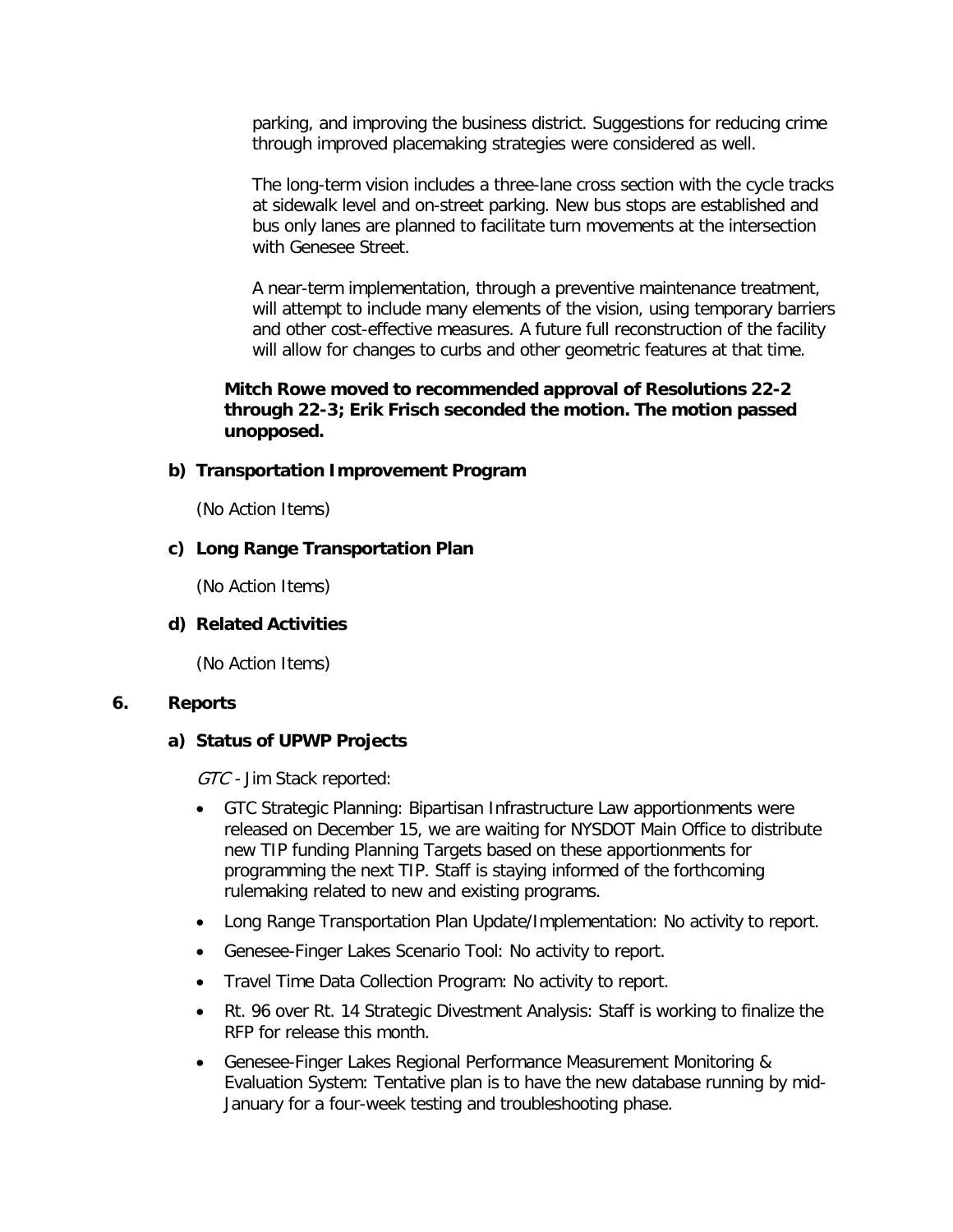• Cross Asset Highway and Bridge Evaluation and Prioritization Tool: A revised Scope of Work was approved at the October 14 meeting. Staff will be able to make progress now that the TIP solicitation was recently released.

G/FLRPC - Paul Gavin reported:

- Regional Land Use Monitoring (2021): Staff is finalizing the information request form for distribution this month and exploring visualization packages for data presentation on G/FL website.
- Implementing Complete Streets in the G-FL Region; A Guidebook: The project is expected for close out at the next Planning Committee meeting.
- Regional Fleet Electrification Study: The Steering Committee will be convened to review the draft report.

Monroe County - Rochelle Bell and Thomas Polech reported:

- Land Use Monitoring: Staff are currently processing the data from development proposals that are submitted to the County.
- Monroe County High Accident Location Program: Nine of thirty-six locations are completed for the 2021 list, include two since the previous meeting. An additional six are in progress.
- Monroe County Comprehensive Active Transportation Plan Consultant interviews were completed and authorization to enter into a contract with the preferred consultant, Toole Design with Barton & Loguidice, will be considered by the RGRTA Board in February.

NYSDOT – Joel Kleinberg reported:

- Regional Traffic Operations Center (RTOC) Strategic Plan: The RFP was released on December 3 with proposals due by January 21.
- Ramp Reconfiguration Study: The draft report was distributed to the Steering Committee on December 22. Comments are due in mid-January and a close out to the Planning Committee will follow.

Ontario County – Jody Binnix report:

• Ontario County Freight Rail Corridor Development Plan - Area 2: Ontario County continues to develop the Scope of Work for Planning Committee consideration

City of Rochester - Erik Frisch reported:

- West Main Street Multimodal Transportation and Placemaking Study: This project was discussed earlier in the meeting under Item 5.a.2.
- City of Rochester Active Transportation Master Plan: The RFP was readvertised in December and proposals are due on January 20.

RGRTA – Eric Farr reported:

• RTS System Redesign: Two high-frequency routes were restored in the January route changes. This included expanded hours and coverage for on-demand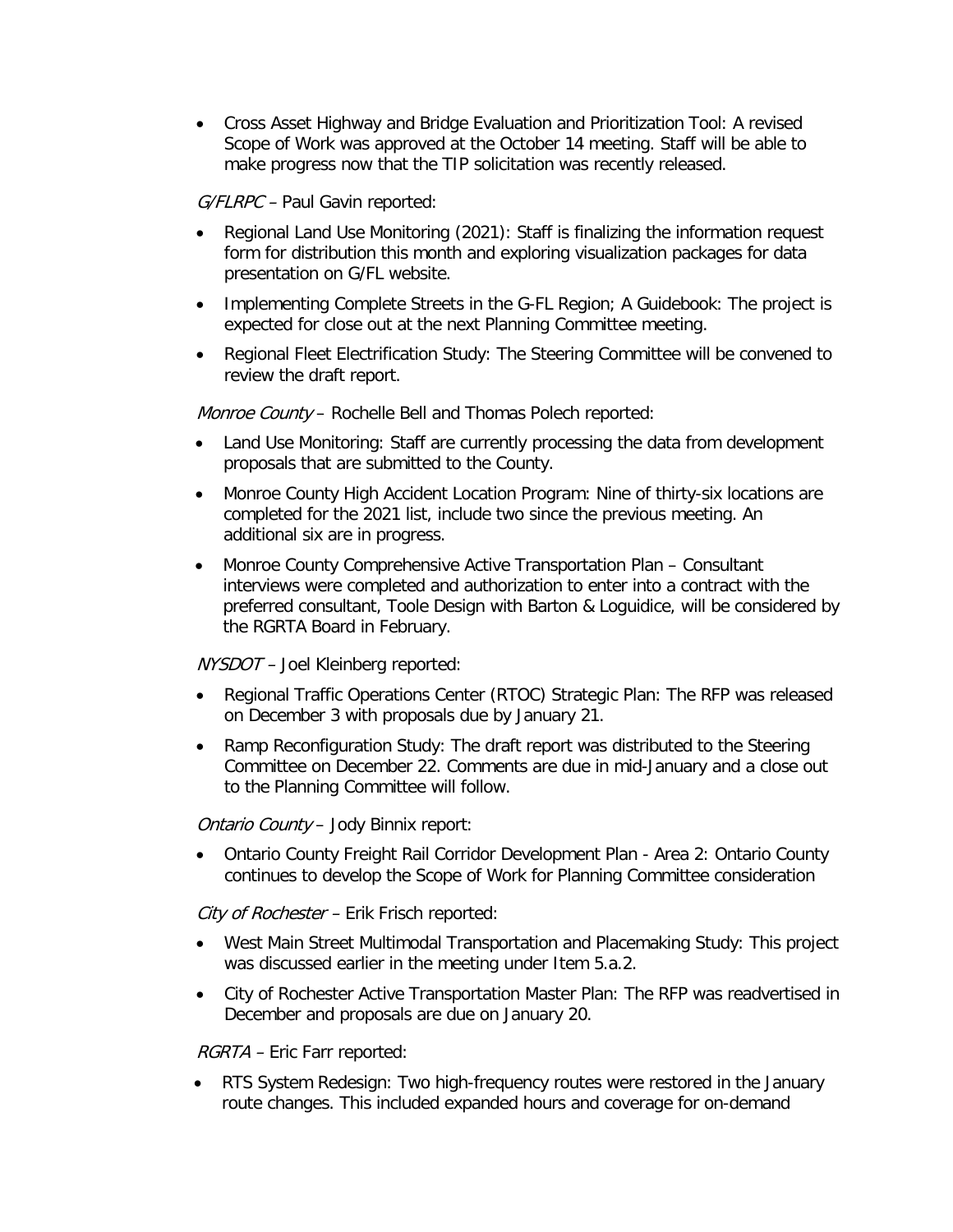services as well.

- Rural Village and City Local Route Study: Three proposals have been received. A contract is expected to be awarded in March.
- On Route Charging Feasibility Study: The kick-off meeting was held on December 16. Data inventorying and collection are underway by the project team.

# Other Agencies – GTC staff reported:

- Village of Waterloo Circulation, Accessibility and Parking (CAP) Study: This project was discussed earlier in the meeting under Item 5.a.2.
- Village of Perry Transportation Safety and Access Study: The consultant has prepared recommendations that are being presented to the Steering Committee on November 17 & 18 to accommodate scheduling conflicts. A public meeting was held on December 8. The Final report is expected to be present to the Steering Committee later this month.
- Victor Street Connectivity and Access Plan: The first round of public outreach was held in conjunction with the Village's Jingle Mingle holiday festival on December 4. An online community survey was launched in December. The next steering committee meeting is expected later this month.
- Beh Industrial Park Traffic Optimization Study: A draft report has been developed for steering committee review and comment. The second public meeting is scheduled for January 20.
- West Webster Hamlet Revitalization Plan: Seven proposals were received. The selection committee is meeting January 17 to identify a preferred consultant or invite several teams for interviews.

# Completed Projects:

- I-490 Integrated Corridor Management (ICM) Plan
- Wayne County High Accident Locations Program
- Livingston County Downtown Wayfinding Master Plan
- Route 390 Multi-Use Trail Restoration and Safety Improvement Study
- Lake Ontario State Parkway Transportation Alternative Feasibility Study
- State Route 332 & Route 96 Sub-Area Study
- Mt. Morris-Leicester Route 36 Corridor Study
- Monroe County Traffic-Signal/Sign Pole Asset Management
- O'Rorke Bridge Operations and Maintenance Analysis and Strategy
- Canandaigua Waterfront Active Transportation Plan
- Livingston County Mobility Management Strategy
- Ontario Midland Strategic Plan
- Gananda Parkway Pedestrian & Bicycle Active Transportation Plan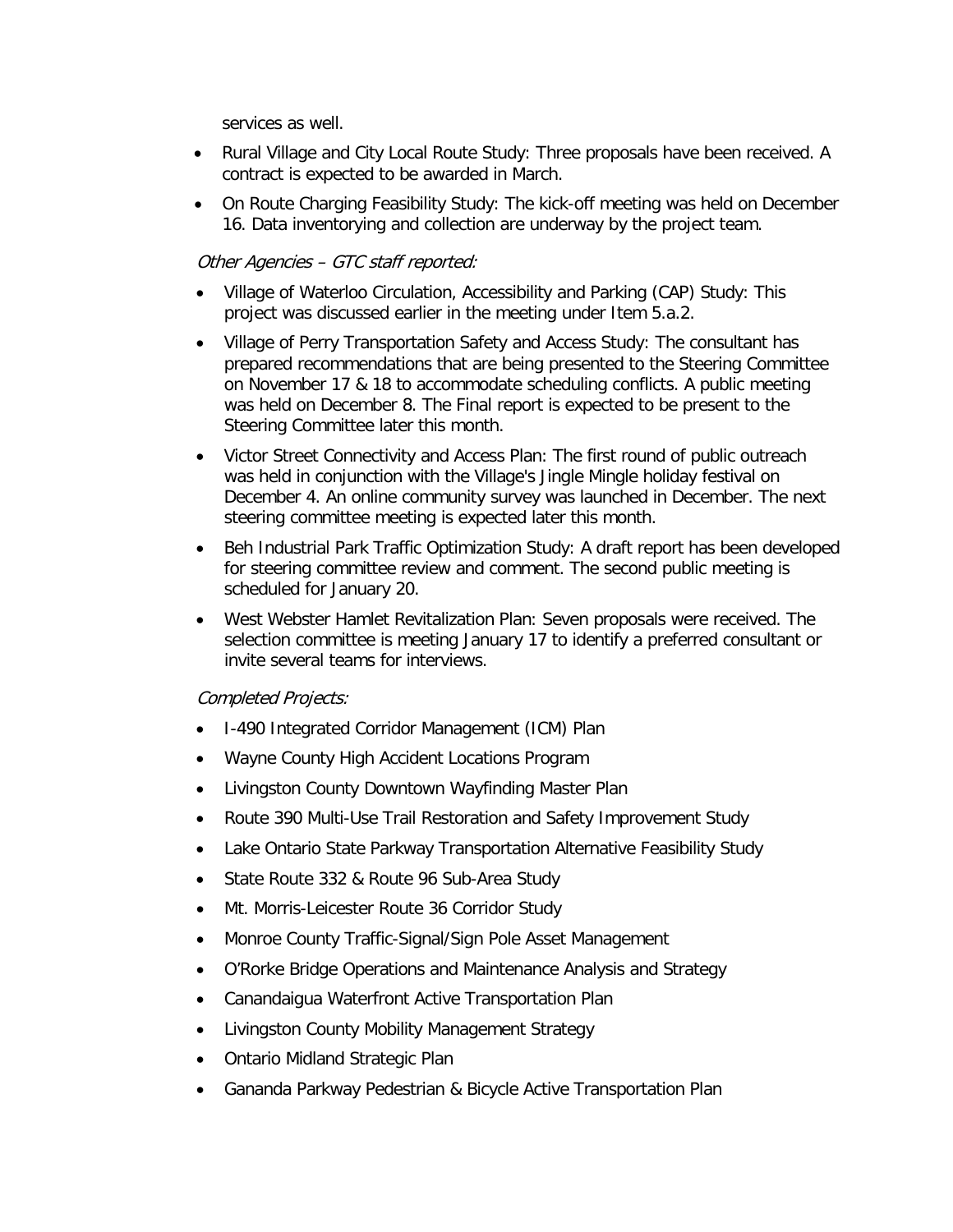• Middle Cheshire Road & Health Care Services Corridor Active Transportation Plan

# **b) TIP Staff Modifications**

Alex Kone reported that since the last Planning Committee meeting that there were three projects modified:

# Increase Main Office Federal Funds by less than 10%

• Rt 531 from Rt 259 to I-490 Preventive Maintenance (NYSDOT)

# Add non-Federal Funds

- Darien-Alexander Townline Road over Tunnery Creek Bridge Replacement (Genesee County)
- Rt 96 from Ontario CL to Garnsey Rd Preventive Maintenance (NYSDOT)

# **c) Federal Legislative and Funding Update**

James Stack reported that while the Bipartisan Infrastructure Law (BIL) authorizes the surface transportation program for the next five years, it technically does not provide the funding. With the exception of some advanced General Funds Appropriations, this is achieved through the annual budget Appropriations process. He noted Congress passed and the President signed a Continuing Resolution to fund federal government operations through December 3. To give more time for negotiations, a second Continuing Resolution was enacted to fund the federal government from December 3 to February 18. One of the shortcomings of a Continuing Resolution is that it provides funding at the prior year's levels. Another shortcoming is that only existing programs are funded.

He noted that there are several new programs under the BIL that will need to be established through the federal rulemaking process. However, USDOT staff cannot work on these new programs while the Continuing Resolution is in effect. So, it will be some time before local agencies can take advantage of most of the new opportunities. In an effort to keep project development moving forward, the USDOT released State Apportionment tables for existing programs on December 15. NYSDOT Main Office is in the process of working with USDOT on the various setaside rules so they can determine the regional Planning Targets for the next TIP.

With regard to the TIP, the project solicitation for the next program was released on December 17 and applications are due by February 16. GTC staff expect to get a clearer picture on funding levels by source before applications will be due, hopefully by the end of January. A project applicant workshop was held January 4 to explain the TIP application process and answer questions from potential applicants. Staff have established on online portal via the GTC SharePoint site that will allow project sponsors to complete their applications online and continue to make revisions until the deadline. This will also work as a repository of project information that can be used for other funding opportunities if projects don't make the cut for regional TIP funds.